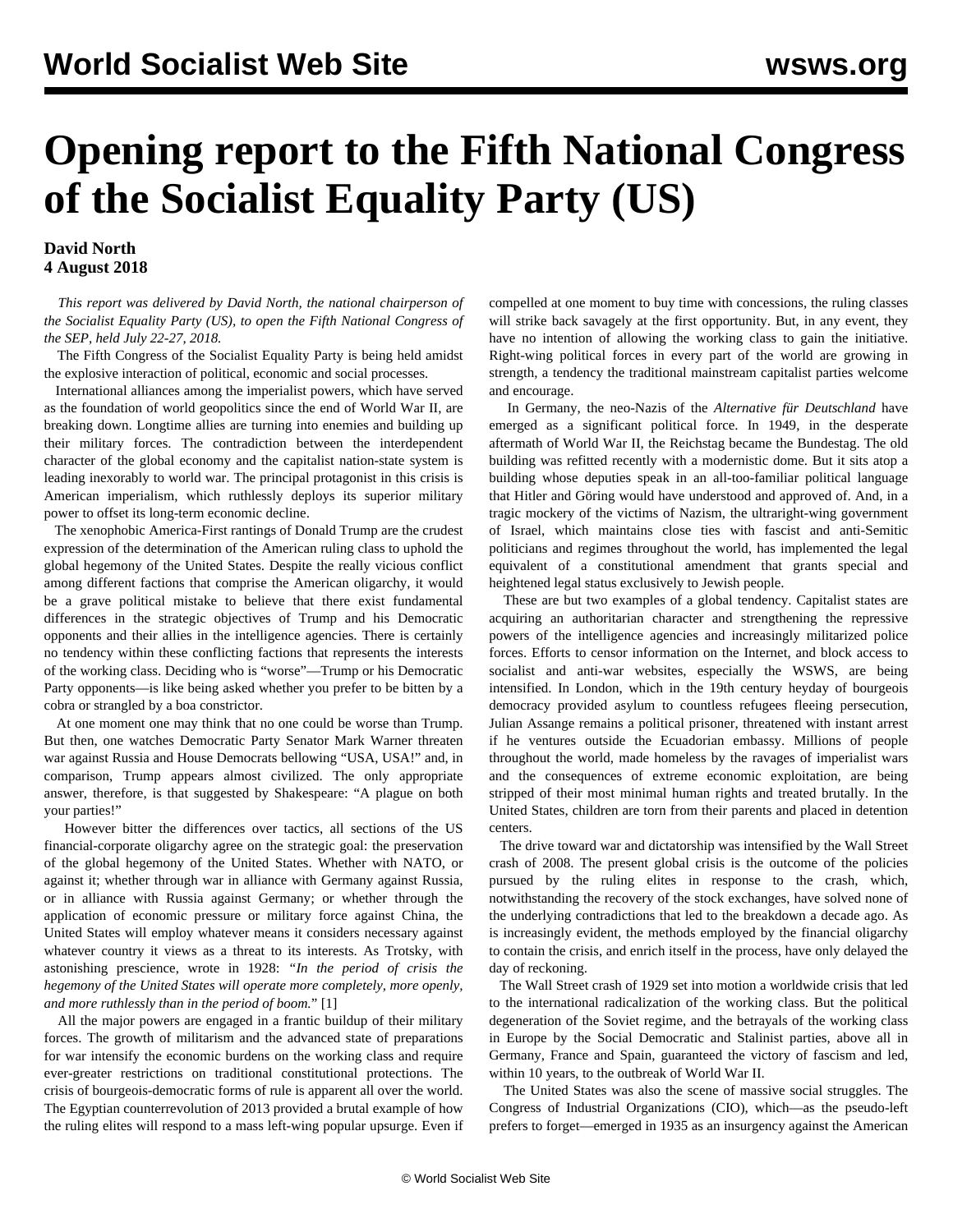Federation of Labor (AFL), became the focal point of a movement of millions of workers. The American ruling class, far richer than its European counterparts, chose—though not without embittered opposition within its own ranks—to respond to the challenge of the American working class with the reform program of Roosevelt's New Deal, rather than with the varieties of American-style fascism advanced by Huey Long, Henry Ford, Boss Frank Hague, Father Coughlin and Charles Lindbergh. But in return for the implementation of the reformist New Deal option, Franklin Delano Roosevelt demanded and received the unqualified support of the newly organized industrial trade union movement for the "war effort" of US imperialism.

 Unlike the aftermath of 1929, the American ruling class, following the 2008 crash, did not advance a reform option. The Obama administration did not shake its fist at "the malefactors of great wealth" and threaten, as Roosevelt had, to "drive the money changers out of the temple." Instead, Obama invited the representatives of the moneychangers into his government and made the malefactors of great wealth richer than ever. The government-orchestrated bailout of the banks completed a process that had been developing for several decades: the institutionalization of a political-economic system in which the stock exchanges, with the full support of the state, serve as the medium for the transfer of wealth, on a massive and unprecedented scale, to the corporate-financial oligarchy. This system of extreme parasitism reflects, in the final analysis, the global decline in the world position and productive power of American capitalism.

 As the Socialist Equality Party warned in March 2009, just six weeks after Obama became president:

 The policies of the Obama administration are determined entirely by the interests of the corporate and financial aristocracy. In this sense, those who compare Obama to Roosevelt are engaged in either public deception or self-delusion. Despite the gravity of the economic crisis, the immense economic resources of the United States in the 1930s still allowed Roosevelt to experiment with social reforms. That option no longer exists today. Contemporary capitalism lacks such resources. [2]

 The Obama administration bailed out the rich. But in the process, it discredited the political system in the eyes of millions of working people. Obama's promise of "change you can believe in" proved to be a cynical fraud. It prepared the way for the emergence of Trump, who—like Le Pen in France, Gauland in Germany and Salvini in Italy—employs right-wing populist demagogy to exploit widespread anger over deteriorating living conditions.

 The United States is now in the throes of its greatest political crisis since the end of the Civil War in 1865. It is difficult to think of any past historical experience to which the present situation can be compared. The "irrepressible conflict" that erupted in 1861 arose, in the final analysis, out of the powerful capitalist development of the United States. A dynamic, progressive and even revolutionary faction of the American bourgeoisie confronted the reactionary insurrection of slave owners. Nearly 160 years later, the present crisis is the product of the far-advanced decline in the global position of American capitalism and testifies to the degeneracy of all sections of the American ruling class. I repeat: There is no progressive tendency within any of the competing factions of the ruling capitalist-imperialist oligarchy.

 As this conflict intensifies, the political legitimacy of all the institutions through which the American ruling class has exercised political power within the United States and asserted its dominant position throughout the world is being called into question. The conflict between hostile factions

at the highest levels of the state is on the verge of assuming an overtly violent character.

 An unprecedented concentration of wealth in the richest five percent of the population, in the United States and all other major capitalist countries, underlies the growing social anger. The recent outbreak of strikes, especially in the United States, is the initial indication of a resurgence of class struggle. Under conditions of extreme social polarization, the working class is being radicalized and beginning to express interest in a socialist alternative to capitalism. Though still limited in its political understanding and objectives, the dynamic of this development will acquire an ever more explicitly anti-capitalist and revolutionary socialist orientation.

 The organizations that once claimed to advance a progressive agenda have responded to this crisis by moving to the right, not the left. Led by executives who are paid annual salaries in the hundreds of thousands of dollars, the trade unions—better described as corporate workforce management syndicates—intensify their efforts to suppress, disperse and demoralize working-class opposition. The pseudo-left organizations—and in particular those that trace their political lineage to Shachtmanism and Pabloism—operate ever more openly as agents of the bourgeois parties and supporters of imperialism. Such forces as Syriza in Greece, Podemos in Spain and the Corbyn leadership of the Labour Party in Britain seek to deflect and suppress the growing social opposition among the masses. Their acquisition of political influence leads invariably to their integration into the state and their betrayal of the working class.

 The rapid growth of the Democratic Socialists of America is the product primarily of the desire of politically inexperienced youth for an alternative to the Democratic Party. But the DSA has never been independent of the Democratic Party. It has been promoted by the *New York Times* and sections of the Democratic Party to preempt the development of a leftwing movement outside the orbit of bourgeois politics. Presently, the DSA is inflating like a balloon, but this expansion—sustained by nothing but hot air—will lead inevitably to political and organizational crisis. The most serious left-wing elements among the student youth who have been drawn to the DSA will learn that this organization is an appendage of the Democratic Party and is opposed to a struggle against capitalism.

 Eclectic political improvisations and shabby opportunist maneuvering are a poor substitute for a scientifically grounded and historically informed Marxist program. Humanitarian appeals for a kinder and more considerate capitalism will not halt the inexorable drive toward dictatorship and war. The DSA, predictably, is celebrated in the media. But its hope of finding a solution to the crisis upon capitalist foundations, and with, no less, the approval of the Democratic Party, is politically and intellectually bankrupt. The "theoreticians" of the DSA—such as those who publish *Jacobin*—pride themselves on their indifference to the revolutionary experiences and lessons of the past century. But this combination of ignorance, smugness and cynicism leaves the DSA theoreticians totally incapable of understanding the present-day world.

 The alternatives that confront the working class are not "Reform or Revolution," but rather "Revolution or Counterrevolution." Trotsky's warning in the *Transitional Program*, the founding document of the Fourth International, written on the very eve of World War II, resonates with even greater force in the present-day world: "Without a socialist revolution, in the next historical period at that, a catastrophe threatens the whole culture of mankind." [3]

 An entire decade has passed since the Founding Congress of the Socialist Equality Party was held in 2008. Actually, the transformation of the Workers League into the Socialist Equality Party had been decided upon and announced in June 1995. That decision was taken in response to the dissolution of the USSR in December 1991 and the political collapse of all the old traditional organizations—parties and trade unions—of the working class.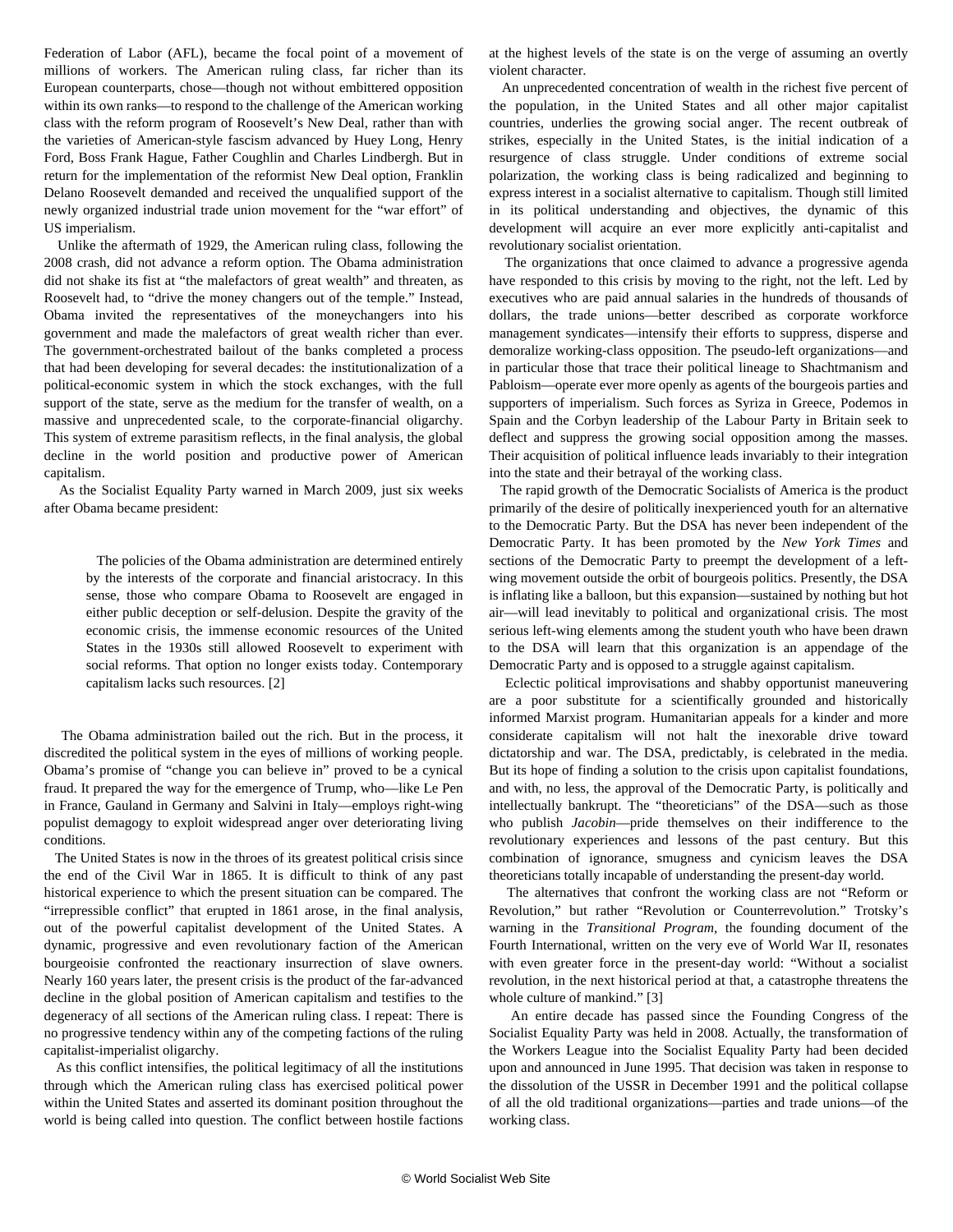The efforts of the International Committee of the Fourth International (ICFI) had to be directed toward creating the parties that would organize and educate the working class, and create the foundations for the renewal of the conscious struggle for socialism.

 In November 1991, only weeks before the dissolution of the Soviet Union, the International Committee held a conference in Berlin at which it identified the essential historical implications of the irrevocable discrediting of Stalinism and its apologists:

 This Berlin conference marks a new stage in the development of the Fourth International. The International Committee today constitutes the only bona fide world Trotskyist organization in the entire world. The International Committee is not merely a specific tendency within the Fourth International, but it *is* the Fourth International as such. Starting with this conference, the International Committee will assume leadership responsibilities for the work of the Fourth International as the World Party of Socialist Revolution. [4]

 However protracted the objective historical process, the International Committee had to introduce the necessary changes in its political work. This objective imperative underlay the transformation of the leagues into parties. The "league" form of the sections of the International Committee was rooted in a lengthy historical period when the main tactical initiatives consisted of placing "demands" on the mass party and trade union organizations, whether led by the Social Democrats, Stalinists or even, as in the United States, supporters of the Democratic Party. This tactic did not imply any sort of adaptation to, let alone reconciliation with, reactionary leaderships. Rather, it was determined by the dominant role of these mass organizations in the active struggles of the workers, and their still very substantial influence among the most class-conscious and militant sections of the working class. The placing of socialist demands was seen as both necessary and unavoidable in overcoming the still considerable illusions of masses of workers in their leaders and organizations. The demand "Labor to power based on socialist policies" in Britain, "For a CP-CGT government" in France, and, in the United States, "For a Labor Party based on the trade unions" set out to awaken and counterpose the anti-capitalist aspirations of the working class to the class-collaborationism of the bureaucracies.

 But the unbroken chain of betrayals by the old bureaucratic organizations in the 1980s and 1990s, and the dissolution of the Stalinist regimes in Eastern Europe and the Soviet Union, changed the relationship of these organizations to the working class, both in an objective and subjective sense. A failure to recognize this change carried with it the danger that a tactic that had been developed to overcome illusions in the old organizations would be transformed into a futile and self-defeating effort to sustain and even encourage such illusions.

 The SEP recognized that this orientation would require new forms of work. This led to the launching, in the closest collaboration with the sections of the International Committee (which also transformed their leagues into parties) of the *World Socialist Web Site* in February 1998.

 During the next ten years, the Socialist Equality Party made substantial advances, both politically and organizationally. After many years of very limited growth, the party began to attract and recruit new forces. Of course, this was connected to the political opposition generated by the stolen election of 2000, the launching of the War on Terror after 9/11 and the invasion of Iraq in 2003. But the potential within the objective situation could be realized only to the extent that it was recognized and acted upon. The SEP's political and organizational initiatives were of critical importance.

 It is also necessary to emphasize the theoretical work undertaken by the party in the aftermath of the dissolution of the USSR. This work was necessarily concentrated on the clarification of history. As was explained at the Twelfth Plenum of the International Committee in March 1992:

 We strive to develop the political consciousness of the proletariat on the basis of an assimilation of the entire history of the Russian Revolution. Right now, there is tremendous confusion in the working class. Its views are not based on a correct historical consciousness. This false consciousness is rooted in previous historical experiences through which masses have passed—experiences that it is not able to assimilate without the intervention of the party.

 The great lies employed to disorient millions are that Stalinism is Marxism and that the collapse of the USSR proves the failure of socialism and Marxism. It is necessary to refute these lies and prove that Stalinism was the antithesis of Marxism, the product of the most terrible counterrevolution in history. [5]

 Following the Twelfth Plenum, the International Committee launched the "Offensive against the Post-Soviet School of Historical Falsification," in which our late comrade Vadim Zakharovich Rogovin played such an important and inspiring role. Between 1995 and 1998, the International Committee sponsored lectures given by Comrade Rogovin in the United States, Britain, Germany and Australia. A critical milestone in this theoretical work, which directly preceded the launching of the *World Socialist Web Site*, was the "summer school" held in Sydney under the auspices of the Australian section of the ICFI in early January 1998. The lectures given at that school were a summation of fundamental historical, political, philosophical and aesthetic issues upon which the cadre of the ICFI had been working throughout the 1990s.

 The school included lectures that refuted the claim that there was no realistic alternative to Stalinism in the Soviet Union, applied Trotsky's theory of permanent revolution to a critique of Castroism and related forms of bourgeois nationalism, examined the contradictions of capitalism at the conclusion of the twentieth century, analyzed the relation of trade unions to the revolutionary struggle for socialism, and explained the place of art in the critique of capitalist society.

 It must also be noted that Mehring Books published in 1998 *Art as the Cognition of Life*, a volume of the writings of the Left Oppositionist Alexander Voronsky, translated by Comrade Fred Williams. The publication and study of this volume, and, particularly, its critique of Freudianism, contributed immensely to the party's appreciation of the chasm between Marxism and both the Frankfurt School and Post-Modernism. This clarification would prove to be of decisive importance in combating the pernicious theoretical influence and reactionary middleclass politics of the pseudo-left, centered on the elevation of individual ethnic, racial, gender and sexual identity above social class.

 In August 2005, the SEP, in conjunction with the ICFI, sponsored a series of nine lectures on the subject of "Marxism, the October Revolution and the Historical Foundations of the Fourth International." Less than six months later, in late January 2006, the Australian SEP sponsored a meeting of the International Editorial Board at which 13 reports were delivered. These reports provided an expansive overview, from a Marxist standpoint, of the world political situation.

 In May 2006, a detailed critique of Professor Rockmore's attack on Engels and philosophical materialism was published. One month later, in June 2006, I sent a lengthy letter, bearing the title "Marxism, History & Socialist Consciousness," to Steiner and Brenner. Its primary purpose was not to convince them of the errors of their ways, but to further clarify the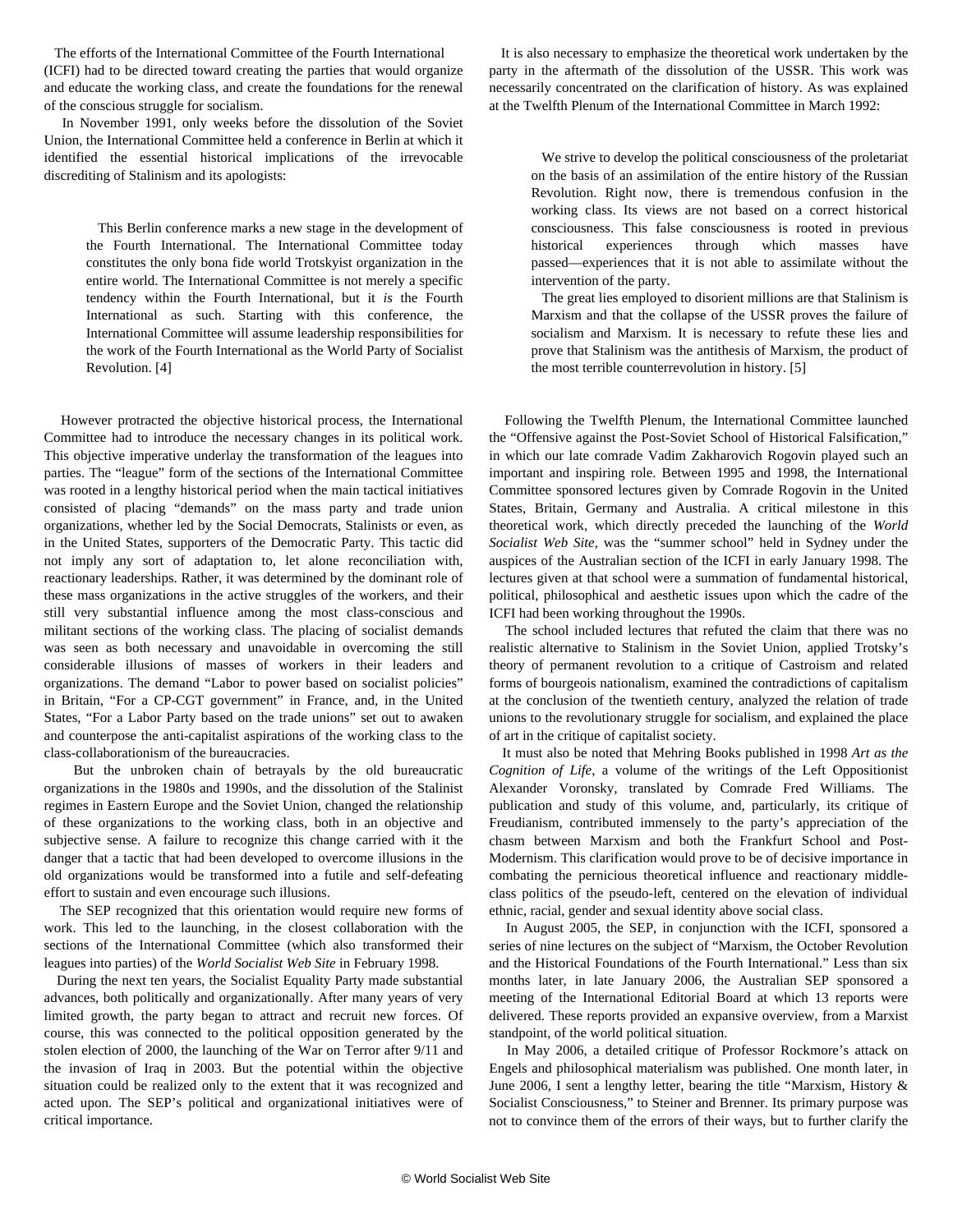essential connection between the defense of materialism against all forms of subjective idealist irrationalism and the building of the revolutionary party of and in the working class.

 In May 2007, the *World Socialist Web Site* published its detailed refutation of the slanderous anti-Trotsky biographies written by the British academics Ian Thatcher and Geoffrey Swain. All the aforementioned work was carried out alongside the daily publication of the *World Socialist Web Site*.

 The purpose of recalling this work, carried out in advance of the founding congress of the Socialist Equality Party, is to emphasize the critical connection between theoretical, political and organizational work. The experience of the ICFI and SEP in the period between 1995 and 2008 demonstrated the essential truth that major political and organizational advances require sustained theoretical preparation. Lenin was correct: "Without revolutionary theory there can be no revolutionary movement."

 By 2008 there had clearly been sufficient preparatory work to justify the holding of an official founding congress. To be perfectly frank, it could probably have been held several years earlier. However, by 2008 there was a very strong consensus within the party leadership that the holding of a founding congress—at which the political program and organizational rules would be formally adopted—could no longer be delayed. The basis of the consensus was our appraisal of the developing economic crisis and its political implications. On January 11, 2008, the WSWS published the text of the report that I had given a week earlier at a national aggregate of the SEP, held in Ann Arbor. The report began:

 2008 will be characterized by a significant intensification of the economic and political crisis of the world capitalist system. The turbulence in world financial markets is the expression of not merely a conjunctural downturn, but rather a profound systemic disorder which is already destabilizing international politics.

### The report continued:

 The bursting of the housing market bubble in the United States, which had been fueled by uncontrolled speculative investments in sub-prime mortgages, has resulted in global losses of hundreds of billions of dollars for international banks and other financial institutions. The murky alphabet soup of financial instruments—i.e., SIVs (structured investment vehicles), CDOs (collateralized debt obligations), etc.—had been devised to "securitize" sub-prime mortgages, conceal their dubious character, and spread risk among a large number of institutions. The result is an international financial crisis which, in the words of one analyst, has called into question the viability and legitimacy of the Anglo-American system of capitalism.

 This analysis led to the following conclusions: First, the United States and the world were on the brink of the greatest economic crisis since the 1930s. Second, this crisis would lead to an upsurge of class struggle. Third, the intensification of class struggle would radicalize the working class, revive interest in socialism and Marxism, and create unprecedented opportunities for winning the most advanced sections of the working class to the program of the International Committee, to Trotskyism.

 The Founding Congress opened on August 3, 2008. The delegates adopted a party constitution, a statement of principles and the main congress document, *The Historical and International Foundations of the Socialist Equality Party.* In its opening section, this document explained the place of history in the work of the SEP:

 Revolutionary socialist strategy can develop only on the basis of the lessons of past struggles. Above all, the education of socialists must be directed toward developing a detailed knowledge of the history of the Fourth International. The development of Marxism as the theoretical and political spearhead of socialist revolution has found its most advanced expression in the struggles waged by the Fourth International, since its founding in 1938, against Stalinism, reformism, the Pabloite revisions of Trotskyism and all other forms of political opportunism.

 Political agreement within the party on essential issues of program and tasks cannot be achieved without a common evaluation of the historical experiences of the 20th century and their central strategic lessons. Rosa Luxemburg once described history as the "Via Dolorosa" of the working class. Only to the extent that the working class learns from history—the lessons of not only its victories but also its defeats—can it be prepared for the demands of a new period of revolutionary struggle. [6]

 The Founding Congress concluded on Saturday, August 9. Exactly five weeks and two days later, September 15, 2008, Lehman Brothers declared bankruptcy and the Dow Jones Industrial Average fell 504 points. Strenuous efforts to stabilize the markets temporarily halted the precipitous fall in share prices. But on September 29, the bottom fell out of the market, heralding the worst recession since the 1930s. In the months that followed, Congress doubled the national debt and the Federal Reserve committed hundreds of billions of dollars to bail out Wall Street investors. The market began a spectacular recovery after reaching its postcrash low in March 2009. The burden of the crisis was shifted over entirely to the working class, in the form of home foreclosures, savage wage cuts, the destruction of millions of jobs, and the slashing of spending on social programs.

 To what extent have the events of the past decade confirmed the prognosis made by the SEP at the beginning of 2008? The party's anticipation of a massive economic crisis was, without question, fully realized. The upsurge in the class struggle, though it has developed more slowly than in the 1930s, is clearly under way. The slower pace of its development is to be explained by several historically conditioned factors, above all, the long-term impact of the past betrayals of Stalinism and Social Democracy on the political consciousness of the working class. For decades Stalinism falsified history, carried out monstrous crimes, presented to the world a perverted and corrupt distortion of Marxism, and alienated the working class from socialism. Finally, the rapid dissolution of the Stalinist regimes in Eastern Europe and the Soviet Union between 1989 and 1991 led to a deep-rooted pessimism about the very possibility of an alternative to capitalism.

 The decline in class-consciousness, particularly after 1991, reflected a broader cultural and intellectual degeneration of bourgeois society. In its war against Marxism, the ruling class gained a Pyrrhic victory, for it was left with a barren intellectual environment, bereft of significant ideas and perspective, incapable of inspiring serious cultural work, and dependent on the services of the cynical and cowardly post-modernist pseudointelligentsia of the universities.

 All the worst features of this social milieu—endless self-absorption, obsession with personal wealth and status, elevation of personal concerns over social responsibility, indifference toward democratic rights, and a deep-rooted hostility to the working class—find their expression in identity politics. This politically and intellectually reactionary environment—in which historical, progressive social and democratic consciousness is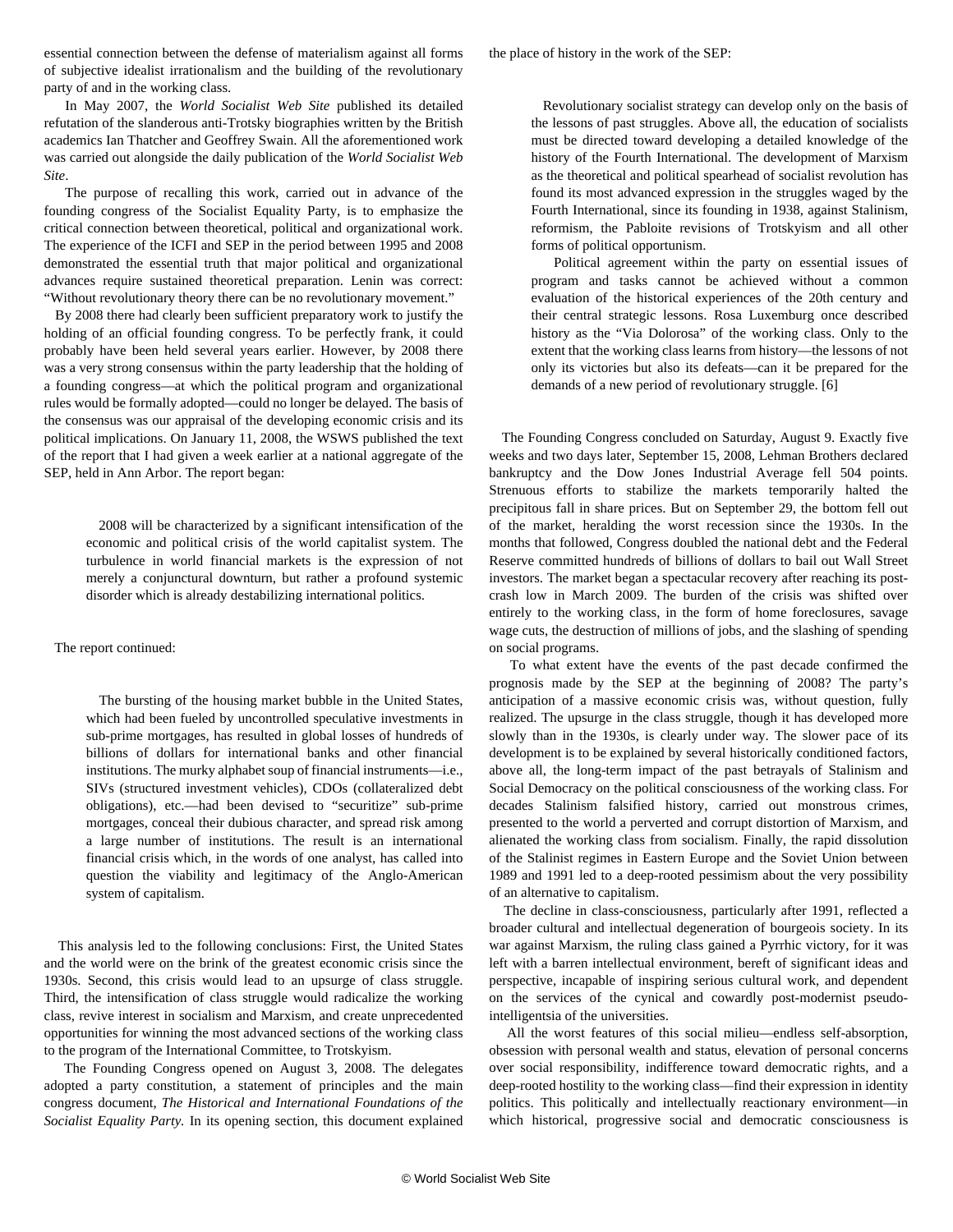suppressed—has been a significant factor in retarding the development of the class struggle.

 The cultural and intellectual factors are exacerbated by the corporatist trade unions in the physical suppression of every effort of the working class to defend itself and fight back against capitalist exploitation. The immense resources controlled by the bureaucracy—allied with the corporations and the state—have been ruthlessly deployed over the past 30 years to prevent strikes, the most elemental form of working-class struggle.

 But the recent wave of strikes carried out by rank-and-file teachers without official authorization marks the beginning of a rebellion against the unions. There is a rising tide of class struggle, and, as anticipated by the SEP in 2008, this is accompanied by a renewal of class-consciousness and interest in socialism. It is with the challenges—theoretical, political and organizational—arising from the upsurge of class struggle and the radicalization of working-class consciousness that the perspectives resolution—*The Resurgence of Class Struggle and the Tasks of the Socialist Equality Party*—is principally concerned.

 The International Committee and the Socialist Equality Party view the present situation realistically and with optimism. The two elements do not contradict one another. Both are essential components of a revolutionary perspective. If, as the draft perspective states, pessimism is "the most shortsighted and useless form of ahistorical subjectivism," optimism is grounded in an understanding of the historical laws that find expression, in however complex and contradictory a manner, in the workings of human society. Optimism, it must be stressed, is not a matter of hoping for the best and expecting, like Mr. Micawber, that "something will turn up." We are materialists, and therefore understand that we play a significant role in determining the outcome of events. As the draft perspective states:

 Within this historical situation, the revolutionary party is itself an immense factor in determining the outcome of the objective crisis. An evaluation of the objective situation and realistic appraisal of political possibilities that excludes the impact of the revolutionary party is utterly alien to Marxism. The Marxist revolutionary party does not merely comment on events, it participates in the events that it analyzes, and, through its leadership in the struggle for workers' power and socialism, strives to change the world.

 The paragraph that I have quoted introduces the section of the document titled "Eighty years of the Fourth International." There is much in the perspective resolution that is new. It represents a significant development in the party's understanding of the political situation and reflects and draws upon the experience of the party's active participation, within the United States and internationally, in major political and social struggles. Moreover, the document clarifies the relationship between the objective development of the class struggle and the activity of the party and identifies precisely the political and practical initiatives that must be undertaken by the party following the conclusion of this congress.

 But I believe that the sections of the draft that deal with the history of the Fourth International represent the theoretical and political core of the document. This section of the draft perspective summarizes concisely the historical experience, program and principles upon which the work of the Socialist Equality Party is based.

 The attention that our party gives to anniversaries is not an expression of an academic interest in history, a formal acknowledgment of a political lineage, or, least of all, a sort of sentimental remembrance of things past. Rather, anniversaries are an occasion for reexamining the critical experiences through which the working class and the revolutionary movement have passed in the light of existing conditions. The working through of past experiences has always been, for Marxists, an essential preparation for future struggles.

 The most critical chapter in Trotsky's *Results and Prospects*, which formed the basis for the elaboration of the theory of permanent revolution, is titled "1789-1848-1905." This historical review of the evolution of the bourgeois revolution over a period spanning nearly 120 years led Trotsky to a profound insight into the new role of the working class in the struggle against autocracy, with far-reaching implications for Marxist revolutionary strategy in the twentieth century in Russia and throughout the world. Lenin's *State and Revolution*, written in the summer of 1917, consisted primarily of a detailed examination of the writings of Marx and Engels on the Paris Commune of 1871. The conclusions drawn by Lenin from this review formed the theoretical foundation of the struggle that he waged, in September and October 1917, to win support within the Bolshevik Party for the seizure of power.

 The International Committee and its sections introduce into the struggles of the working class not only slogans and a set of demands. These are of considerable importance, but they are insufficient for the education of the working class and the raising of its political consciousness to the level necessary for the carrying out of the socialist revolution. To comprehend the crisis and the tasks with which it is confronted, the working class must understand the nature of the historical epoch in which it lives and fights.

 Moreover, for the development of revolutionary strategy and the appropriate tactics, the working class must acquire a sufficient level of knowledge of the major political events and revolutionary struggles of the past century. Finally, for the working class to evaluate the organizations and tendencies that claim to represent its interests, it must know their history, their political lineage, and the role they have played in past struggles.

 The International Committee of the Fourth International embodies a vast historical experience. Its continuous study of history, the assimilation of its lessons, and the role of historical knowledge in the formulation of program and direction of practice demarcates the ICFI from every other political organization and tendency that claims to be socialist.

The draft perspective states:

 This year marks the eightieth anniversary of the founding of the Fourth International in September 1938. For sixty-five of the eighty years of its existence, the work of the Fourth International has been developed under the leadership of the International Committee. From the vantage point of 2018, there is no question but that the historical analysis, principles, and program upon which the Fourth International was founded in 1938, and which were upheld in the issuing of the Open Letter that established the International Committee in 1953, have been vindicated by the entire course of historical development.

 Trotsky's writings retain extraordinary relevance because the political issues with which he grappled remain, in an objective sense, those of the present historical period. Moreover, the program and principles for which he fought have been continuously developed in the work of the International Committee of the Fourth International. The history of Trotskyism has as its essential content a continuous and intense relationship with the struggles of its time. The history of the Fourth International records the conscious response of the most advanced section of the working class to political issues and conflicts arising from the crisis of the world capitalist system and its reflection in the class struggle and the consciousness of the working class.

 The International Committee is able to give a detailed account of its history. It can not only provide a record of what happened, but also an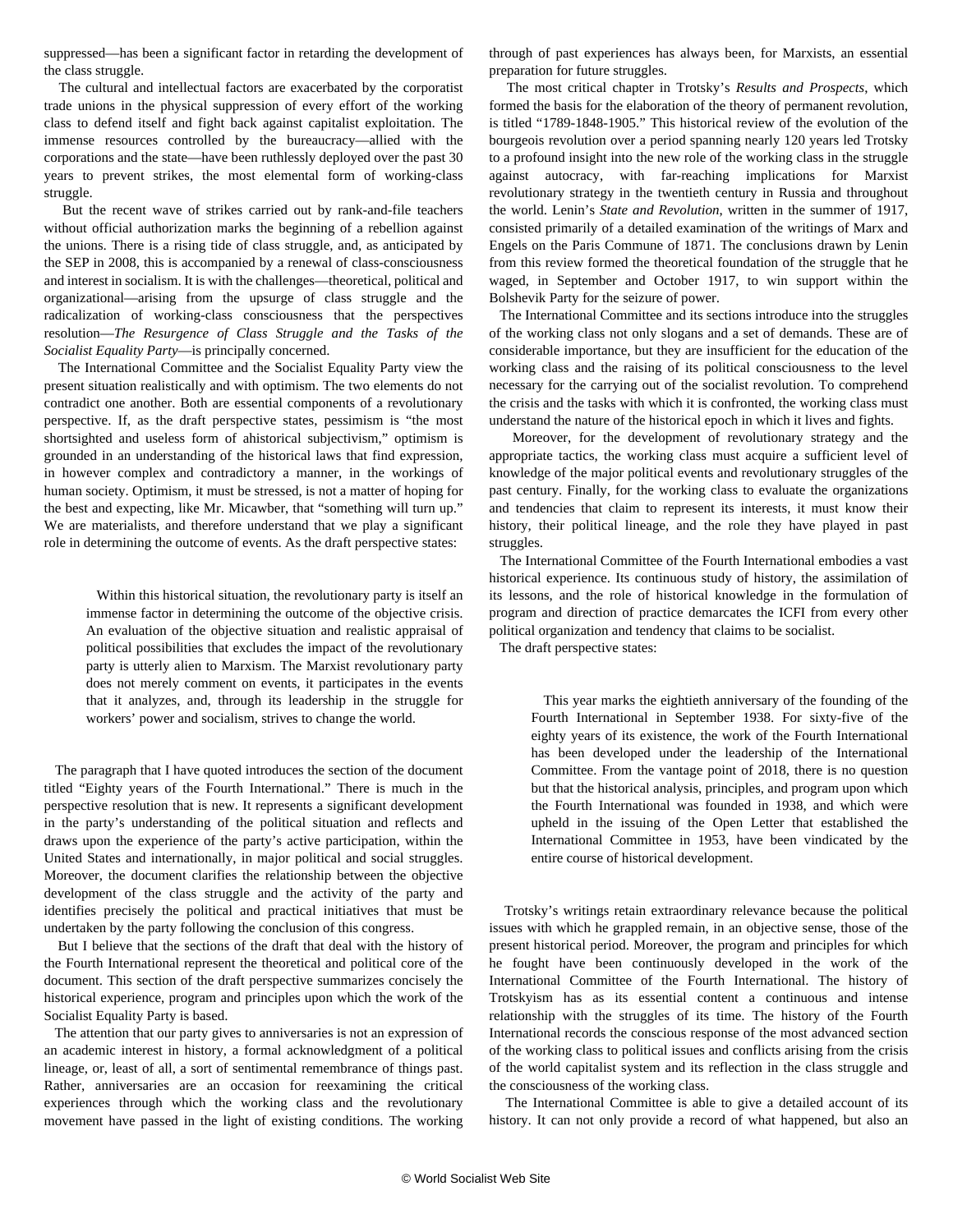explanation of the underlying social and political causes of the major political conflicts, the significance of the political differences that arose within the Fourth International, and their relationship to objective social processes and political conflicts involving and affecting millions of people.

 In the preface to the new edition of *The Heritage We Defend,* I call attention to the efforts of historians Daniel Gaido and Velia Luparello to glorify the Morrow-Goldman faction as the heroic leaders of an opposition within the SWP that was cruelly victimized by James P. Cannon. Gaido and Luparello go so far as to declare that the victory of the Cannon faction doomed the Fourth International to impotence. On this basis, the entire post-Morrow-Goldman history of the SWP, and that of the International Committee, is dismissed as more or less meaningless. They write:

 If this analysis is correct, then the crisis of the Fourth International began, not as often argued, with the controversy sparked off by Michel Pablo's "deep entrist" tactics in 1953, but ten years earlier, due to the SWP leadership's inability to adapt its tactics to the new situation that developed in Europe as a result of the fall of Mussolini, and the consequent adoption of a policy of democratic counterrevolution by the capitalist classes of Western Europe and by US imperialism. [7]

 Gaido and Luparello note in passing that Morrow and Goldman favored the reunification of the SWP with the Workers Party formed by Max Shachtman after the petty-bourgeois minority split from the SWP in 1940. They also refer cryptically, without elaboration, to the "inglorious end" of the Morrow-Goldman tendency. They fail to explain that the "inglorious end" consisted of the passage of Morrow and Goldman, along with their ally Jean Van Heijenoort, into the camp of pro-imperialist anticommunism. Nor do they discuss the political evolution of Max Shachtman and his Workers' Party. This is a matter of not merely antiquarian and academic interest, inasmuch as the spirit and politics of Shachtman live on in the politics of the International Socialist Organization, the Democratic Socialists of America and, we must add, much of the contemporary neo-Conservative movement.

 In 1953, Shachtman wrote an essay that was published in *Labor Action*, the newspaper of the Workers Party. It began:

 The foreign policy of the United States is a disaster. It was that under the late Roosevelt's War Deal, it remained that during Truman's Fair Deal, and it has got worse in the first 100 days of the Eisenhower administration.

#### Shachtman continued:

 In the course of the Second World War, the Stalinists succeeded in conquering and consolidating their totalitarian power in a dozen countries of Europe and Asia. It is hard to recall another example in history of the establishment of an empire of comparable dimensions and significance at such speed, with so little resistance, and at such low cost, hardly a shot being fired. All this changed the face of the earth, perhaps more radically than in any comparable period of history.

 And yet: the leaders and statesmen of all the capitalist powers, including the mighty US, stood by, helpless to prevent these Stalinist victories, unable to do more than lift a finger to tear out their own hair. There is nothing in our lifetime to equal this.

 And yet: the truth is that the more-or-less responsible reactionaries have no alternative to the foreign policy of yesterday. That policy is today what it was under Roosevelt and Truman—a policy of imperialism as adapted to the particular position and needs of American imperialism.

 Whoever tries to apply an imperialist policy in the world today, where the outstanding common characteristic is hatred of imperialism and determination to be rid of it, is bound to reap disaster and nothing else. And this holds true even if the policy is directed against Stalinism, which is itself the most despotic and imperialistic power in the world.

 Because there is no practical reactionary alternative to the present Washington policy, it does not follow that the fight against Stalinism is hopeless. There is an alternative to the Eisenhower-Truman-Roosevelt policy.

Its name is: a democratic foreign policy.

 In reality, Shachtman was proposing nothing other than providing American imperialism with a new ad campaign, in which the headquarters of the State Department and the CIA would be given a fresh coat of paint, and the old signposts that bore the insignia of imperialism would be replaced with new ones with the insignia of democracy.

 Shachtman had yet another proposal. For the democratic repackaging of US imperialism to be taken seriously overseas, this campaign would have to involve and use the resources of the American trade unions, presenting themselves as the apostles of a free and independent labor movement. As Shachtman proclaimed at the conclusion of his essay:

 There is a great chance—but only if the American labor movement, starting with its most progressive elements, takes responsibility for it in its own voice—the voice of the most powerful movement on earth today—and with that voice pledges labor's unremitting dedication to the foreign policy of democracy.

 The AFL, which was soon to merge with the CIO, answered Shachtman's call and dedicated massive resources to the implementation of "the foreign policy of democracy." Shachtman and his protégés like Tom Kahn became influential advisers of George Meany, the reactionary president of the newly unified AFL-CIO. Shachtman himself provided telling examples of his commitment to a "foreign policy of democracy" by supporting the Bay of Pigs invasion, which he hailed as the action of militant Cuban trade unionists, and the US invasion of Vietnam. Another cause championed by Shachtman with considerable zeal, in the name of the fight for democratic self-determination, was the liberation of Ukraine from Soviet imperialism.

 The foreign policy of the ISO is the contemporary incarnation of Shachtman's "foreign policy of democracy," and it finds its most pernicious application in its campaign for the intervention of US imperialism in Syria.

 As explained in the preface to the new edition of *The Heritage We Defend*, only the International Committee is able to identify "the objective social and political processes—arising from the contradictions of world capitalism and the global and national development of the class struggle during and in the aftermath of the second imperialist world war—that underlay the conflicts within the Fourth International."

 Looking back over a period of eighty years, it is possible to understand the objective historical significance of all the critical episodes in the